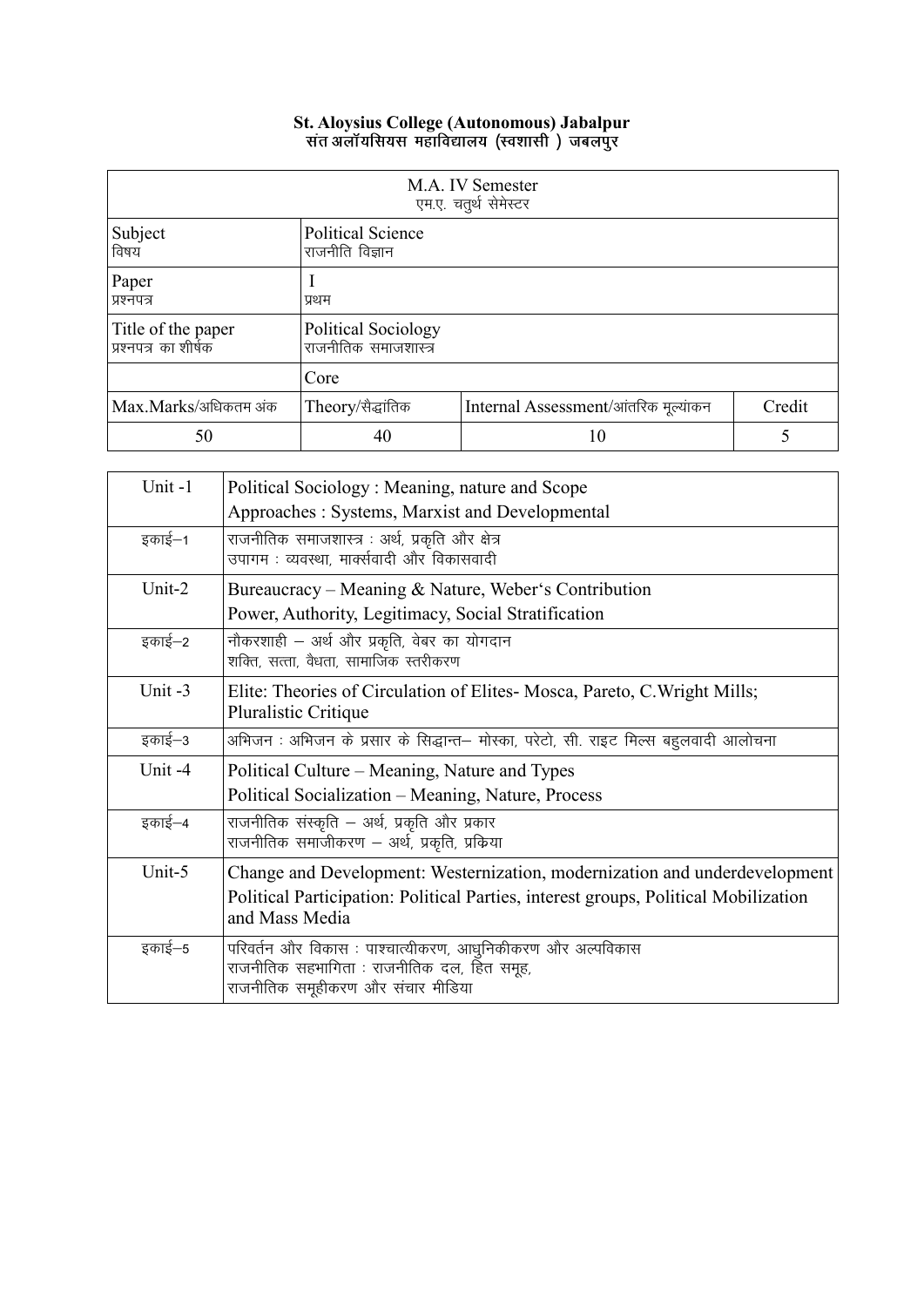| M.A. IV Semester<br>एम.ए. चतुर्थ सेमेस्टर  |                                                                     |    |  |
|--------------------------------------------|---------------------------------------------------------------------|----|--|
| Subject<br>विषय                            | <b>Political Science</b><br>राजनीति विज्ञान                         |    |  |
| Paper<br>प्रश्नपत्र                        | Н<br>द्वितीय                                                        |    |  |
| Title of the paper<br>प्रश्नपत्र का शीर्षक | Government and Politics of Madhya Pradesh<br>म.प्र.शासन और राजनीति  |    |  |
|                                            | Core                                                                |    |  |
| Max.Marks/अधिकतम अंक                       | Theory/सैद्धांतिक<br>Credit<br>Internal Assessment/आंतरिक मूल्यांकन |    |  |
| 50                                         | 40                                                                  | 10 |  |

| Unit-1 | Reorganization of States (1956) and Formation of Madhya Pradesh. Division of<br>Madhya Pradesh. Determinants and Characteristics of Madhya Pradesh Politics.<br>Party System and Main Political Parties in Madhya Pradesh.    |
|--------|-------------------------------------------------------------------------------------------------------------------------------------------------------------------------------------------------------------------------------|
| इकाई–1 | राज्यो का पुनर्गठन (1956) तथा मध्य प्रदेश का निर्माण । मध्य प्रदेश का विभाजन।<br>मध्य प्रदेश की राजनीति के निर्धारक तत्व एवं विशेषताएं, मध्य प्रदेश की दलीय व्यवस्था एवं प्रमुख<br>राजनीतिक दल।                               |
| Unit-2 | Governor: Powers, Position and Role. Chief Minister and Council of Ministers:<br>Powers, Position and Role. State Legislative Assembly: Organization and<br>Powers. High Court in Madhya Pradesh: Jurisdiction and Role.      |
| इकाई–2 | राज्यपाल : शक्ति, स्थिति एवं भूमिका   मुख्यमंत्री एवं मंत्रि परिषद् –शक्ति, स्थिति एवं भूमिका  <br>राज्य विधानसभा : सगठन एवं शक्ति । मध्यप्रदेश में उच्च न्यायालय : क्षेत्राधिकार एवं भूमिका ।                                |
| Unit-3 | Administration in Madhya Pradesh: Structure, Secretariat, Chief Secretary,<br>Secretary, Commissioner. District Administration in Madhya Pradesh : Role of<br>Collector.                                                      |
| इकाई–3 | मध्य प्रदेश में प्रशासन : संरचना सचिवालय,मुख्यसचिव, सचिव, आयुक्त । मध्य प्रदेश में जिला प्रशासन :<br>जिलाधीश की भूमिका ।                                                                                                      |
| Unit-4 | Rural Local Self-Government in Madhya Pradesh : Organisation & Powers.<br>Urban Local Self-Government in Madhya Pradesh : Organisation & Powers.<br>Importance of Finance, Bureaucracy and Autonomy in Local Self-Government. |
| इकाई–4 | मध्यप्रदेश में ग्रामीण स्थानीय स्वशासन : संगठन एवं शक्तियां।<br>मध्यप्रदेश में नगरीय स्थानीय स्वशासन संगठन एवं शक्तियां।<br>वित्त का महत्व, स्थानीय स्वशासन में नौकरशाही एवं स्वायत्तता।                                      |
| Unit-5 | Emerging Trends in Madhya Pradesh Politics : Politics of Tribals, Politics of<br>Dalits, Naxalite Problem, Women and Politics.<br>Electoral Politics and Voting Behaviour. Development Politics in Madhya<br>Pradesh.         |
| इकाई–5 | मध्य प्रदेश की राजनीति में उभरती प्रवत्तियॉ : जनजातीय राजनीति, दलित राजनीति, नक्सल<br>समस्या ,महिलाएँ और राजनीति ।<br>निर्वाचन की राजनीति एवं मतदान व्यवहार। मध्यप्रदेश में विकास की राजनीति ।                                |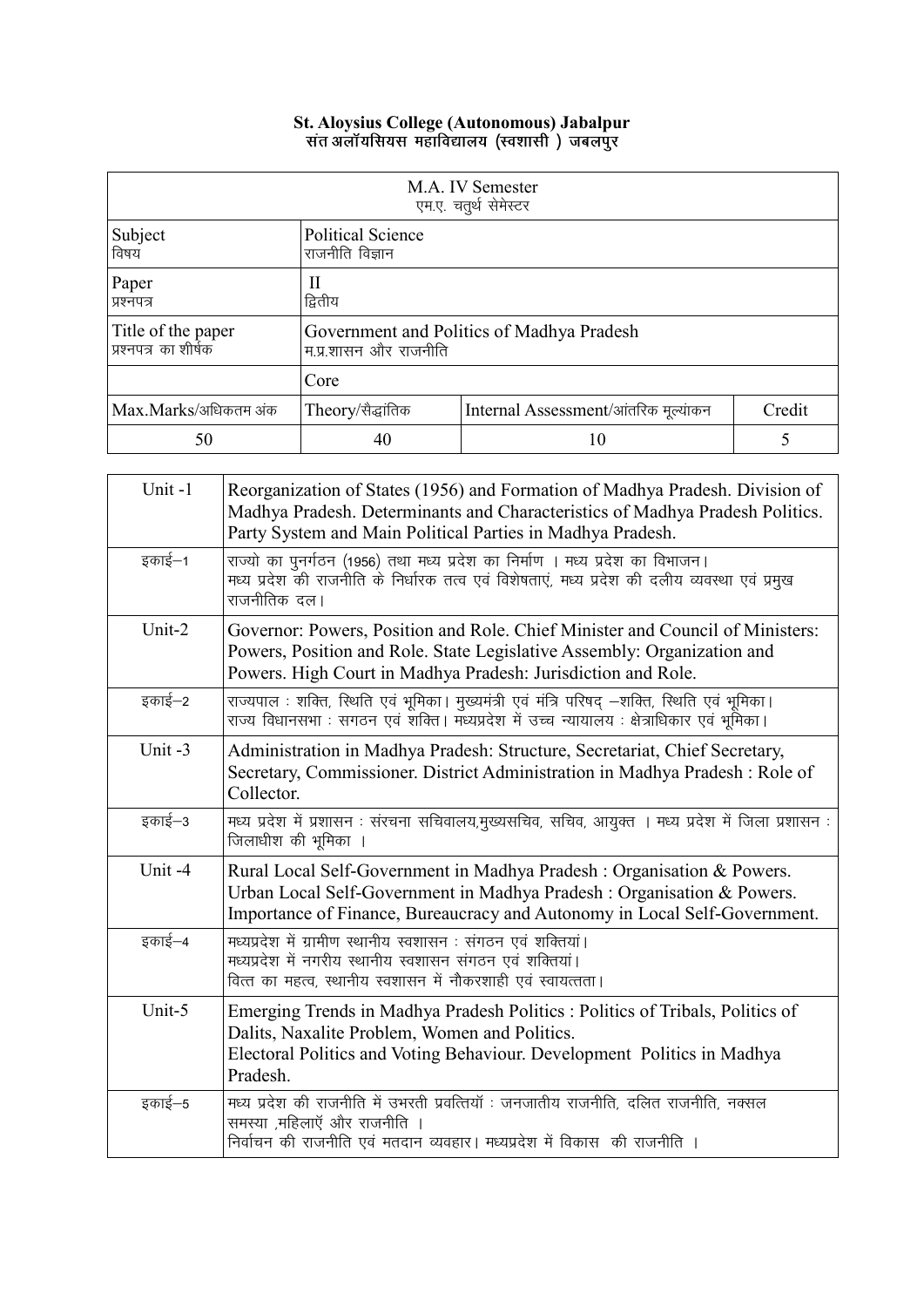### St. Aloysius College (Autonomous) Jabalpur<br>संत अलॉयसियस महाविद्यालय (स्वशासी ) जबलपुर

| M.A. IV Semester<br>एम.ए. चतुर्थ सेमेस्टर   |                                             |                                      |        |
|---------------------------------------------|---------------------------------------------|--------------------------------------|--------|
| Subject<br>विषय                             | <b>Political Science</b><br>राजनीति विज्ञान |                                      |        |
| Paper<br>प्रश्नपत्र                         | Ш<br>तृतीय                                  |                                      |        |
| Title of the paper<br> प्रश्नपत्र का शीर्षक | Political Leadership<br>राजनीतिक नेतृत्व    |                                      |        |
|                                             | Core Elective                               |                                      |        |
| Max.Marks/अधिकतम अंक                        | Theory/सैद्धांतिक                           | Internal Assessment/आंतरिक मूल्यांकन | Credit |
| 50                                          | 40                                          | 10                                   |        |

| Unit-1    | Study of Political Leadership-A Comparative Perspective: Classical and Elite<br>Views.<br>Psychological, Sociological and Political Approaches.<br>Leadership-Types, Roles, Style, Personality Traits, Functions, Performance. |
|-----------|--------------------------------------------------------------------------------------------------------------------------------------------------------------------------------------------------------------------------------|
| इकाई–1    | राजनीतिक नेतृत्व का अध्ययन – तुलनात्मक परिप्रेक्ष्य : शास्त्रीय एवं अभिजन मत।<br>मनोवैज्ञानिक, समाजशास्त्रीय और राजनीतिक उपागम।<br>नेतृत्व – प्रकार, भूमिका, शैली, व्यक्तिगत लक्षण, कार्य, व्यवहार।                            |
| Unit-2    | Issues and Problems of Recruitment and Situational Factors<br>Issues and Problems of Socialization                                                                                                                             |
| इकाई—2    | भर्ती के मुद्दे एवं समस्याएं और स्थितिजन्य तत्व।<br>समाजीकरण के मुद्दे एवं समस्याएं ।                                                                                                                                          |
| Unit $-3$ | Typologies of Power and Decision Making and Executive Authority.                                                                                                                                                               |
| इकाई–3    | निर्णय निर्माण और शक्ति के प्रकार एवं कार्यपालिकीय प्राधिकार ।                                                                                                                                                                 |
| Unit-4    | Political Leadership and Nation-Building in India: Local, Regional and National<br>Levels.<br>Conflict Generation & Conflict Resolution in Indian Politics                                                                     |
| इकाई–4    | भारत में राष्ट्र निर्माण और राजनीतिक नेतृत्व : स्थानीय, क्षेत्रीय और राष्ट्रीय स्तर।<br>भारतीय राजनीति में संघर्ष निर्माण एवं संघर्ष समाधान                                                                                    |
| Unit-5    | Role of Leadership & Emerging Challenges:<br>Emerging patterns of leadership.<br>Problems of autonomy: Financial & Administrative Spheres.                                                                                     |
| इकाई–5    | नेतृत्व की भूमिका एवं उभरती चुनौतियां : नेतृत्व के उभरते आयाम। स्वायत्ता की समस्याएं : वित्तिय एवं<br>प्रशासकीय स्थिति।                                                                                                        |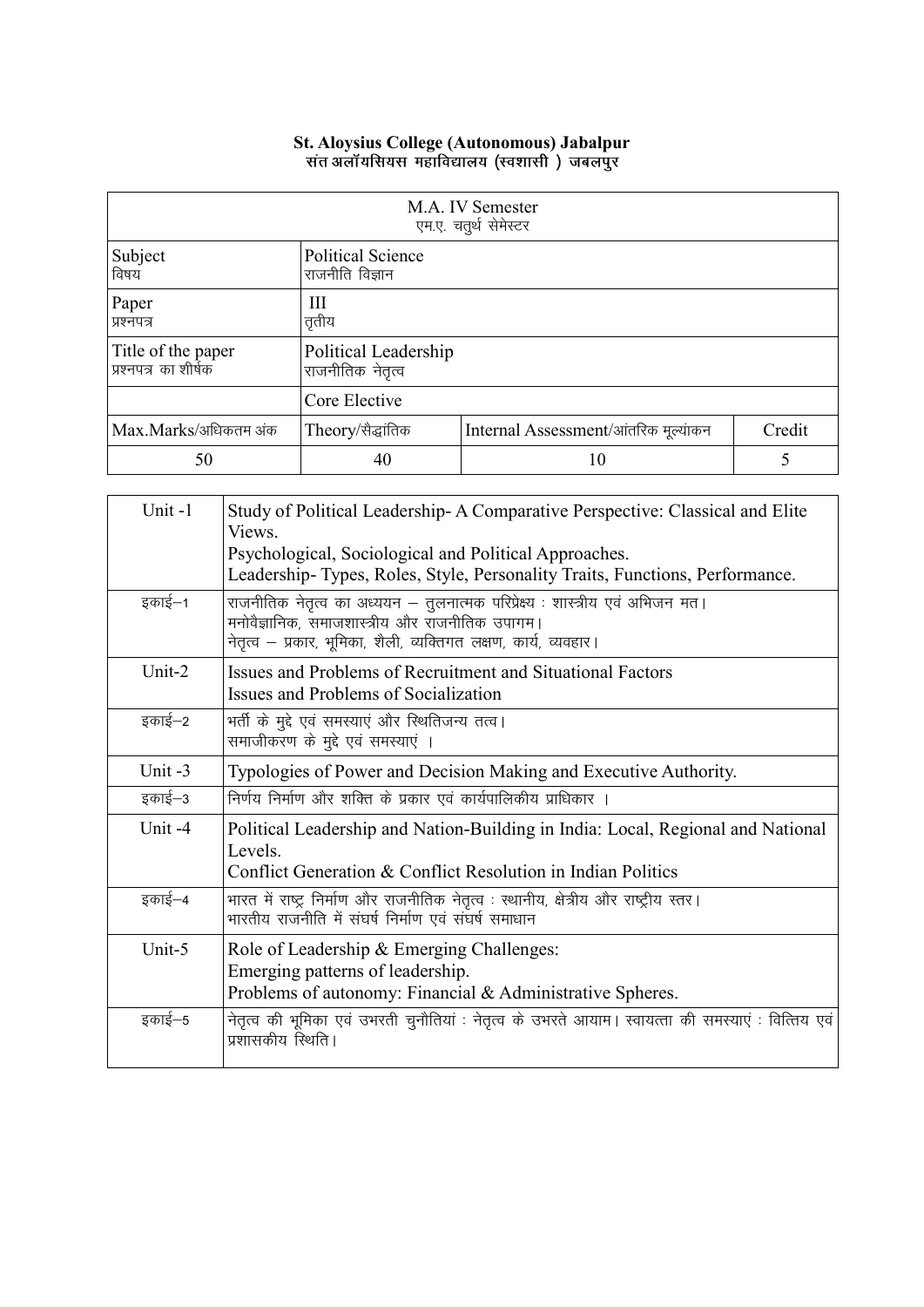| M.A. IV Semester<br>एम.ए. चतुर्थ सेमेस्टर  |                                             |                                      |        |
|--------------------------------------------|---------------------------------------------|--------------------------------------|--------|
| Subject<br>विषय                            | <b>Political Science</b><br>राजनीति विज्ञान |                                      |        |
| Paper<br>प्रश्नपत्र                        | Ш<br>तृतीय                                  |                                      |        |
| Title of the paper<br>प्रश्नपत्र का शीर्षक | Media and Politics<br>मीडिया और राजनीति     |                                      |        |
|                                            | Core Elective                               |                                      |        |
| Max.Marks/अधिकतम अंक                       | Theory/सैद्धांतिक                           | Internal Assessment/आंतरिक मूल्यांकन | Credit |
| 50                                         | 40                                          | 10                                   |        |

| Unit-1 | Theories of Political Communication: Concept, Role of Communication in a<br>Democracy, Media as a means of Socialization                                                                                                                                               |
|--------|------------------------------------------------------------------------------------------------------------------------------------------------------------------------------------------------------------------------------------------------------------------------|
| इकाई–1 | राजनीतिक संचार के सिद्धांत : अवधारणा, लोकतंत्र में संचार की भूमिका, सामाजीकरण के साधन के रूप<br>में मीडिया                                                                                                                                                             |
| Unit-2 | Press and Politics in India- Critical Evaluations of Role and Impact, Election<br>Campaigns, Opinion Polls, Exit Polls, Relevance and Reliability.<br>Agenda Setting Function of the Media.                                                                            |
| इकाई–2 | भारत में प्रेस और राजनीति –भूमिका और प्रभाव का आलोचनात्मक परीक्षण, चुनाव प्रचार, जनमत<br>सर्वेक्षण, निर्गम मतानुमान, प्रासंगिकता और विश्वसनीयता।<br>मीडिया की कार्यावलि सेटिंग कार्य।                                                                                  |
| Unit-3 | T.V., Radio and Politics in India- Critical Evaluation of role and Impact,<br>Freedom of Media and Right to Information.                                                                                                                                               |
| इकाई–3 | भारत में टी.वी., रेडियो और राजनीति – भूमिका और प्रभाव का आलोचनात्मक परीक्षण, मीडिया की<br>स्वतंत्रता और सूचना का अधिकार।                                                                                                                                               |
| Unit-4 | Mass Media and the Government- Issues and Problems<br>Government Monopoly, Executive Censorship, Judicial Interpretation, Nation<br>Building and Political Development in India                                                                                        |
| इकाई–4 | संचार मीडिया और सरकार – मुद्दे और समस्याएं<br>सरकारी एकाधिकार, कार्यपालकोय सेंसरशीप, न्यायिक व्याख्याएं, भारत में राष्ट्र निर्माण और राजनीतिक<br>विकास                                                                                                                 |
| Unit-5 | Media and Social Responsibility: Economic Pressures, Media reportage of<br>marginalized sections- children, dalits, tribals, Gender, Media coverage of<br>violence and related laws - inflammatory writing (IPC 353), Sedition-incitement<br>to violence, hate Speech. |
| इकाई–5 | मीडिया और सामाजिक उत्तरदायित्व : आर्थिक दबाव, हाशिये के वर्ग का मीडिया प्रतिवेदन – बच्चे,<br>दलित, जनजाति, लिंग, हिसा और उससे संबंधित कानून का मीडिया कवरेज– इफलेमेटरी (भड़काऊ)<br>लेखन (IPC 353), देशद्रोह– हिंसा को प्रोत्साहन, घृणा भाषण                            |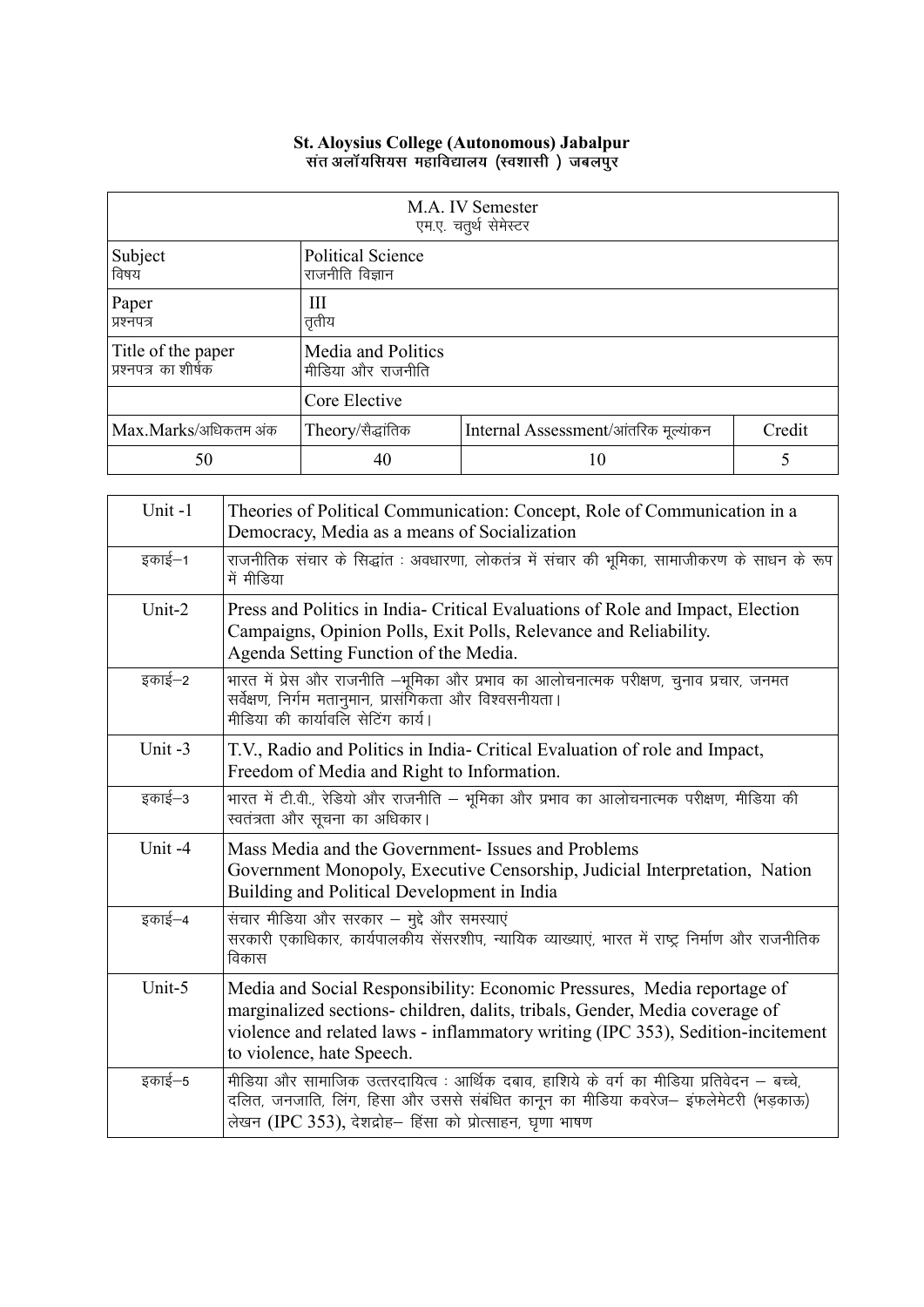| M.A. IV Semester<br>एम.ए. चतुर्थ सेमेस्टर  |                                                        |                                      |        |
|--------------------------------------------|--------------------------------------------------------|--------------------------------------|--------|
| Subject<br>विषय                            | <b>Political Science</b><br>राजनीति विज्ञान            |                                      |        |
| Paper<br>प्रश्नपत्र                        | Ш<br>तृतीय                                             |                                      |        |
| Title of the paper<br>प्रश्नपत्र का शीर्षक | Electoral Politics in India<br>भारत में चुनावी राजनीति |                                      |        |
|                                            | Core Elective                                          |                                      |        |
| Max.Marks/अधिकतम अंक                       | Theory/सैद्धांतिक                                      | Internal Assessment/आंतरिक मूल्यांकन | Credit |
| 50                                         | 40                                                     | 10                                   |        |

| Unit-1    | Electoral Politics in India-Pre and Post Independence: Nature Characteristics<br>and Change                                                                             |
|-----------|-------------------------------------------------------------------------------------------------------------------------------------------------------------------------|
| इकाई–1    | स्वतंत्रता से पूर्व और पश्चात् भारत में चुनावी राजनीति – प्रकृति लक्षण और परिर्वतन                                                                                      |
| Unit-2    | Election Commission of India: Power, Functions and Role<br>Determinants of Voting Behavior- Role of Caste, Religion, Language, Region<br>and Social and Economic Class. |
| इकाई–2    | भारत का निर्वाचन आयोग : शक्ति, कार्य और भूमिका<br>मतदान व्यवहार के निर्धारक तत्व – जाति, धर्म, भाषा, क्षेत्र और सामाजिक व आर्थिक वर्ग की भूमिका                         |
| Unit $-3$ | Party system in India: Nature, Classification, Ideology and Programmes,<br>Organization and Leadership.                                                                 |
| इकाई–3    | भारत में दल व्यवस्था : प्रकृति, वर्गीकरण, विचारधारा और कार्यक्रम, संगठन और नेतृत्व                                                                                      |
| Unit-4    | Electoral Reforms: Tarkunde, Goswamy and Indrajeet Gupta Committee Reports<br>Electoral Reforms by the Election Commission during, T.N. Seshan and Lingdoh<br>Regime.   |
| इकाई–4    | <u>चनाव सुधार : तारकुण्डे, गोस्वामी और इंद्रजीत गुप्ता समिति प्रतिवेदन</u><br>उँ<br>टी.एन.शेषन और लिंगदोह कार्यकाल के दौरान निर्वाचन आयोग द्वारा किए गए चुनाव सुधार     |
| Unit-5    | Anti- Defection Law: A Critical Study, Majoritarian Parliamentary System Vs.<br>Representational Parliamentary System.                                                  |
| इकाई–5    | दल बदल कानून : आलोचनात्मक अध्ययन, बहुमतवादी संसदीय व्यवस्था बनाम प्रतिनिध्यात्मक संसदीय<br>व्यवस्था                                                                     |